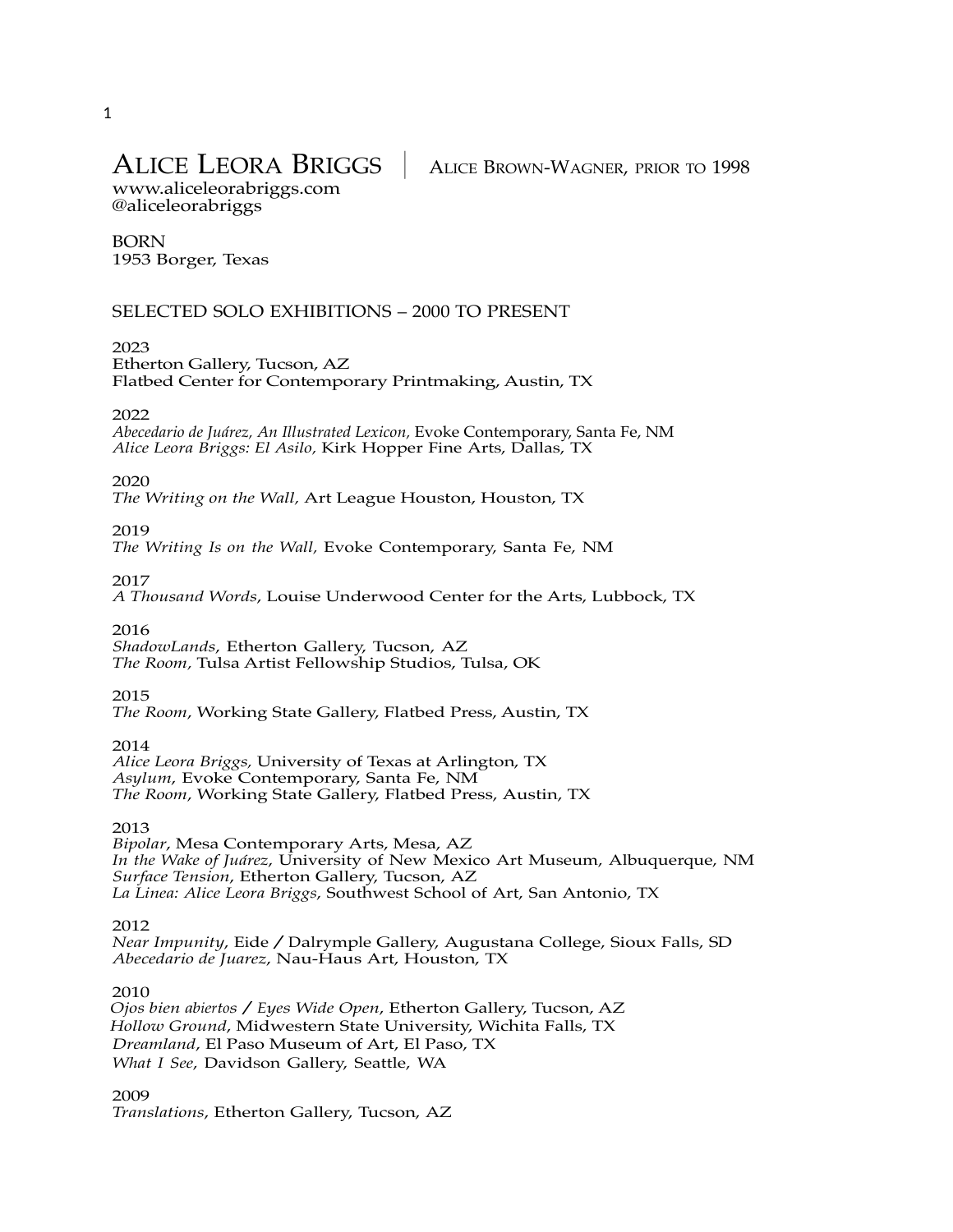*The Curious, the Ignorant and the Idle*, Monroe Community College, Mercer Gallery, Rochester, NY

*Redoubt*, Box Gallery, Santa Fe, NM *Artist-in-Residence*, Border Art Residency, La Union, NM

# 2008

*Rift*, Art Depot, Lubbock, TX

### 2007

*Fever*, Davidson Galleries, Seattle, WA *Breach*, Box Gallery, Santa Fe, NM

# 2006

*Deadly Sins/Measured Virtues*, Nora Eccles Harrison Museum of Art, Utah State University *Purgatorio*, Nora Eccles Harrison Museum of Art, Utah State University, Logan, UT *Cut and Burn*, Box Gallery, Santa Fe, NM *Issues & Arrangements: The Narrative Tableau*, Etherton Gallery, Tucson, AZ;

### 2005

*Graft*, International Museum of Surgical Science, Chicago, IL

### 2004

*Purgatorio*, Joseph Gross Gallery, University of Arizona, Tucson, AZ (w/ M. Cajero)

### 2003

*Inflections of Illusion*, Etherton Gallery, Tucson, AZ

2002

*Neviem Viem Neviem*, Galeria mesta Bratislavi, Bratislava, Slovak Republic *Malice Is Rare*, South Dakota School of Mines and Technology, Rapid City, SD

### 2001

*Industry of Memory*, Tucson Museum of Art, Tucson, AZ

# SELECTED GROUP EXHIBITIONS – 2000 TO PRESENT

### 2020

 *The Day After Tomorrow: Art in Response to Turmoil and Hope*, Nora Eccles Harrison Museum of Art, Logan, UT

### 2016

*Syncretic: Tulsa Artist Fellowship,* 108 Contemporary, Tulsa, OK *Emotional Content*, Evoke Contemporary, Santa Fe, NM *Between Earth and Sky,* Arizona State University Art Museum, Tempe, AZ

2015

*Hot Off the Press,* Art Museum of Southeast Texas, Beaumont, TX *PrintTX,* Nicole Longnecker Gallery and PrintMatters, Houston, TX *Monochrome,* Evoke Contemporary, Santa Fe, NM *Between Earth and Sky,* Sichuan University, Nanjing University of Posts and Telecommunication, University of Shanghai Science and Technology, Xi'an International University

2014

*Re-Presenting the Nude*, curated by John O'Hern, Evoke Contemporary, Santa Fe, NM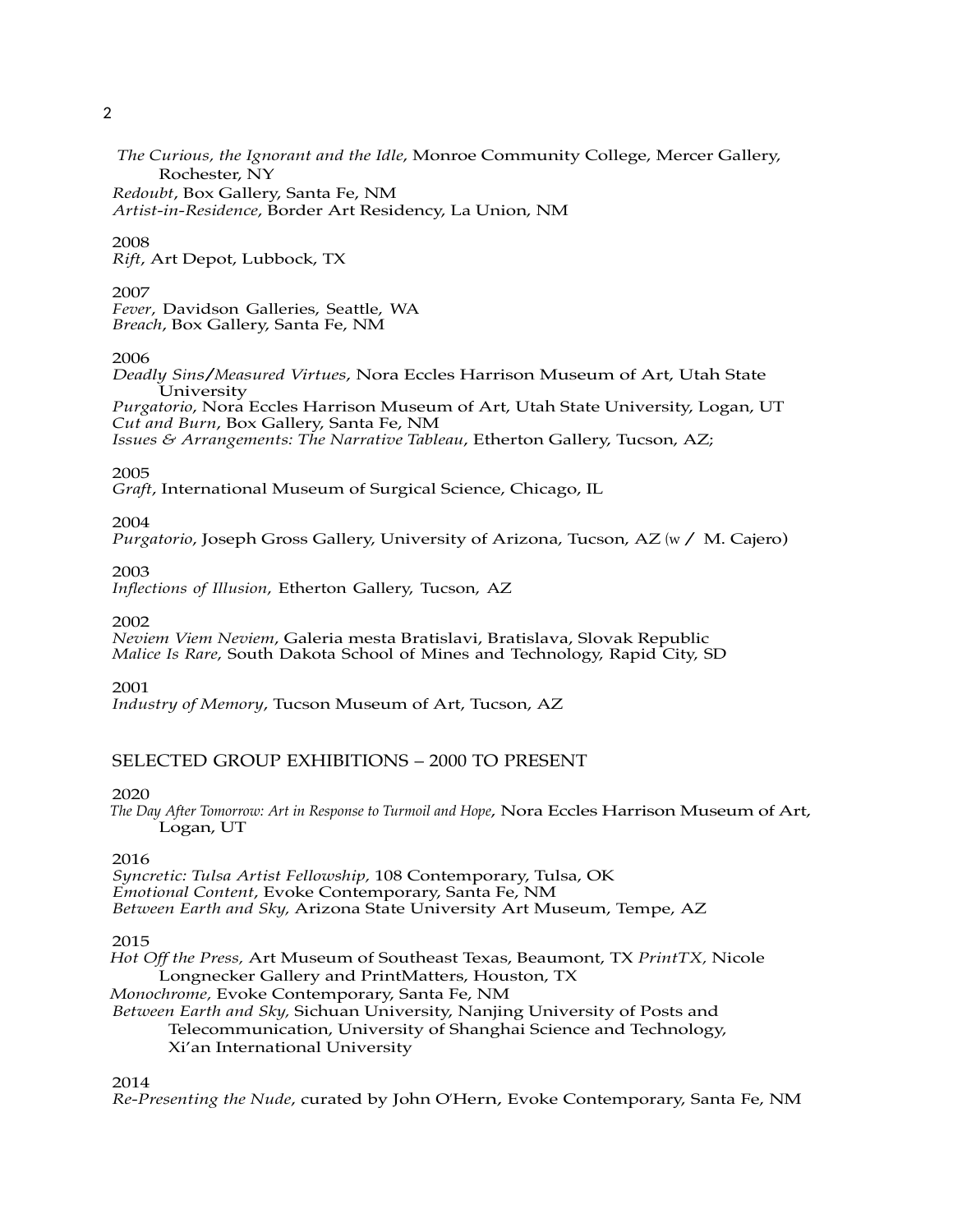### 2013

*New Prints/Summer,* International Print Center New York, New York, NY *Printed Here,* Limerick School of Art and Design, Limerick, Ireland

#### 2012

*Just Not Yet,* Landmark Gallery, School of Art, Texas Tech University, Lubbock, TX *Poetic Transformations*, ULAR Gallery, Little Rock, AR

#### 2011

*Connections,* Gerald Peters Gallery, New York, NY

### 2010

*Ni Una Mas (Not One More): The Juarez Murders*, Leonard Pearlstein Gallery, Drexel University, Philadelphia, PA

*Advancing Tradition: Twenty Years of Printmaking at Flatbed Press*, Austin Museum of Art, TX *Re-Imagining the West*, Scottsdale Museum of Contemporary Art, Scottsdale, AZ

#### 2009

*Texas Draws*, Southwest School of Art and Craft, San Antonio, TX *Stilled Heart*, Pima Community College, Louis Bernal Gallery, Tucson, AZ *Trouble in Paradise: Discord between Nature and Society*, Tucson Museum of Art, Tucson, AZ *New Prints 2009/Autumn*, two venues: International Print Center, New York, NY and Leonard Pearlstein Gallery, Drexel University, Philadelphia, PA

#### 2008

*Line/Form*, <sup>D</sup> Berman Gallery, Austin, TX *Texas Oklahoma Prize*, Wichita Falls Museum of Art at Midwestern University, Wichita Falls

### 2007

*The Diane and Sandy Besser Collection*, De Young Museum, San Francisco, CA Flatbed Press, Austin, TX

*Contemporary Art: Texas and Beyond*, Robert Hughes Gallery, San Antonio, TX

*ART 5: Five State Regional Invitational Exhibition*, DW Williams Art Center, New Mexico State University, LasCruces, NM

*An Eclectic Eye: Selections from the Dan Leach Collection*, Tucson Museum of Art, Tucson, AZ

#### 2006

*Tomorrow's Drawing Today*, two venues, Turner Carroll Gallery, Santa Fe, NM and The Arts Center, St. Petersburg, FL

*Ready Set D'Art*, Tucson Museum of Art, Tucson, AZ

*Stories of Women in Print*, Landmark Arts, Texas Tech University School of Art, Lubbock

*Ink and Clay 33*, W. Keith and Janet Kellogg University Gallery, California Polytechnic State University, Pomona, CA

*VAST ARTS 39th Annual National Exhibition*, Center for the Visual Arts, Denton, TX

#### 2005

*Not Dead Yet: Persistence of the Figure in Contemporary Art*, Landmark Arts, Texas Tech University School of Art, Lubbock, TX

*Emerging Artist 05*, Etherton Gallery, Parada Hall, Scottsdale, AZ *Wherefore ART Thou?,* Temple Gallery, Tucson, AZ

#### 2004

Contemporary Forum, Phoenix Art Museum, Phoenix AZ *What's Love Got To Do With It?*, Tucson, Museum of Art, Tucson, AZ *State of the Art: University of Arizona School of Art Faculty Exhibition*, University of Arizona Museum of Art, Tucson *December Invitational*, NüArt Gallery, Santa Fe, NM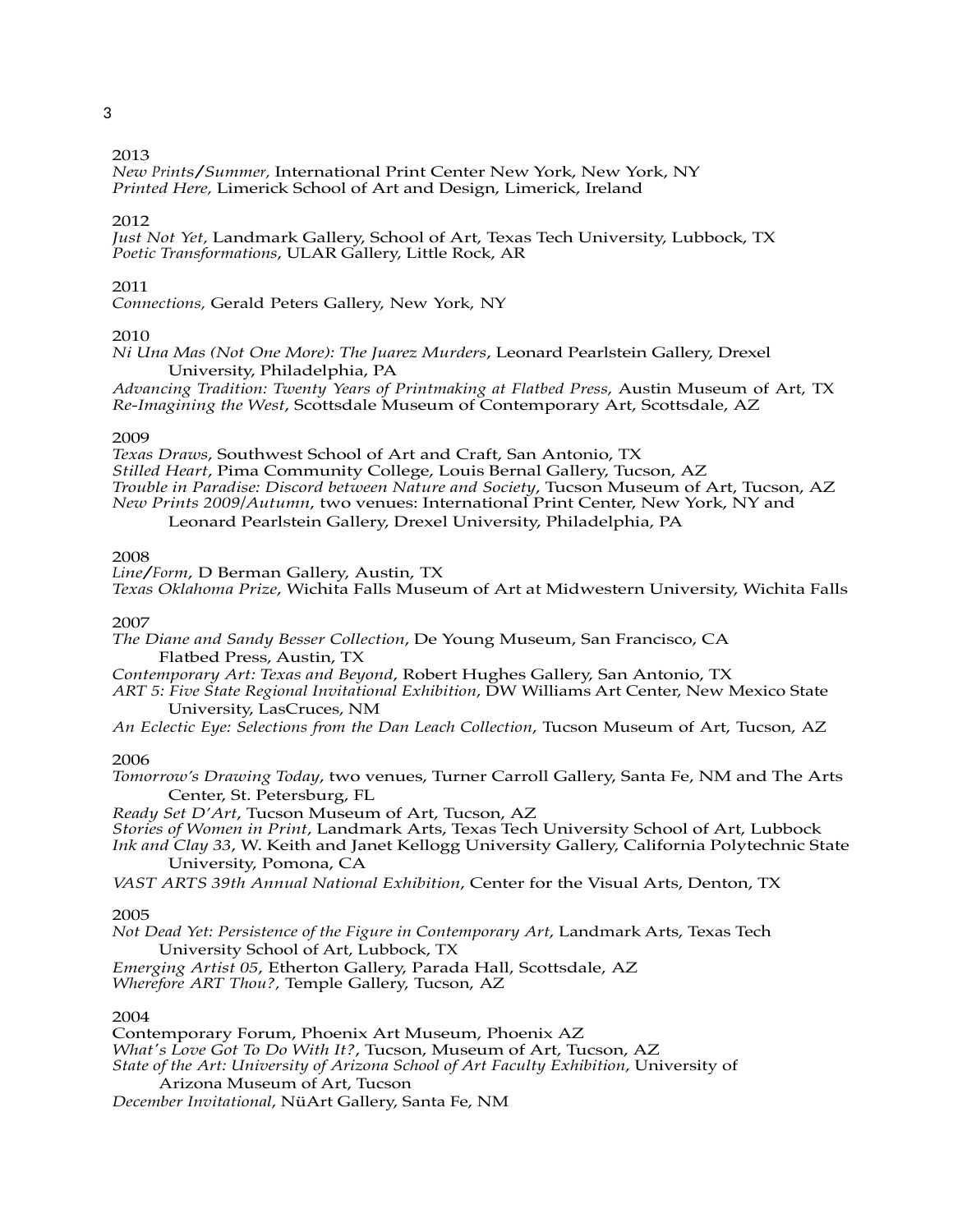*Faculty Exhibition: University of Arizona School of Art*, University of Arizona Museum of Art, Tucson, AZ

*Tucson Artists in Black and White*, Temple Gallery, Tucson, AZ *10th Biennial National Juried Exhibition*, Dinnerware Gallery, Tucson, AZ

### 2002

*December Invitational*, NüArt Gallery, Santa Fe, NM *Ready Set D'Art*, Tucson Museum of Art, Tucson, AZ *Small Works*, Davis Dominguez Gallery, Tucson, AZ *National Juried Exhibition*, Dinnerware Gallery, Tucson, AZ

### 2001

*Fellowship Exhibition*, Tucson/Pima County Arts Council, Tucson, AZ

#### 2000

*Aesthetics of Water*, University of Joensuu, Rantasalmi, Finland *For Pete's Sake*, University of Arizona Museum of Art, Tucson, AZ *Millennium*, GOCAIA Gallery, Tucson, AZ

# SELECTED BIBLIOGRAPHY – 1994 TO PRESENT

# 2022

- Bunch, Craig. *Abecedario de Juárez: An Interview with Alice Leora Briggs*, **Glasstire**, https:// glasstire.com/2022/05/01/abecedario-de-juarez-an-interview-with-alice-leorabriggs/, 1 May
- **American Art Collector Online**. *A Most Violent Time,*

https://www.americanartcollector.com/issues/200/alice-leora-briggs

Cabrera, Kristen and Laura Rice. *The Grim ABCs of Life and Death in Juárez*, **Texas Standard**, https://www.texasstandard.org/stories/the-grim-abcs-of-life-and-deathin-juarez/, 24 Feb

**Passage**. *Abecedario de Juárez,* http://passagevision.com/briggs.html, Issue 8

Olsen, Lise. *A Lexicon of the Border Wars*, **Texas Observer,**

https://www.texasobserver.org/a-lexicon-of-the-border-wars/, 31 Mar Resendiz, Julian. *Narco-speak now part of culture in embattled Mexican border city,* Border Report, https://www.borderreport.com/hot-topics/border-crime/narco-speaknow-part-of-culture-in-embattled-mexican-border-city/, 17 Mar

- Benavides, Jose Luis and Marta Valier. **Emancipated, Tom and Ethel Bradley Center, CSUN. 17**. *Abecedario de Juárez, a conversation with Alice Leora Briggs,* https://anchor.fm/ emancipated/episodes/17—Abecedario-de-Jurez--a-conversation-with-Alice-Leora-Briggs-e1gun0b, 8 Apr
- Briggs, Peter S. *Abecedario de Juárez: Alice Leora Briggs,* **Evokation,** https://evokecontemporary.com/online-catalogue/Evokation-may-2022.html*,* May, pp.10-13

#### 2020

- Art League Houston. *Artist Interview with Alice Leora Briggs*, https://www.youtube.com/ watch?v=erG9\_i11BHY, 9 Apr
- Davies, Dominic. *Dreamlands, Border Zones, and Spaces of Exception: Comics and Graphic Narratives on the US-Mexico Border*, a/b: Auto/Biography Studies, 35:2, 383-403,DOI: 10.1080/08989575.2020.1741187.

#### 2019

Blood, Katherine. *Through a Glass Darkly: The Room by Artist Alice Leora Briggs in Homage to Poet Mark Strand*, https://blogs.loc.gov/catbird/2019/09/through-a-glass-darklythe-room-by-artist-alice-leora-briggs-in-homage-to-poet-mark-strand/, 24 Sep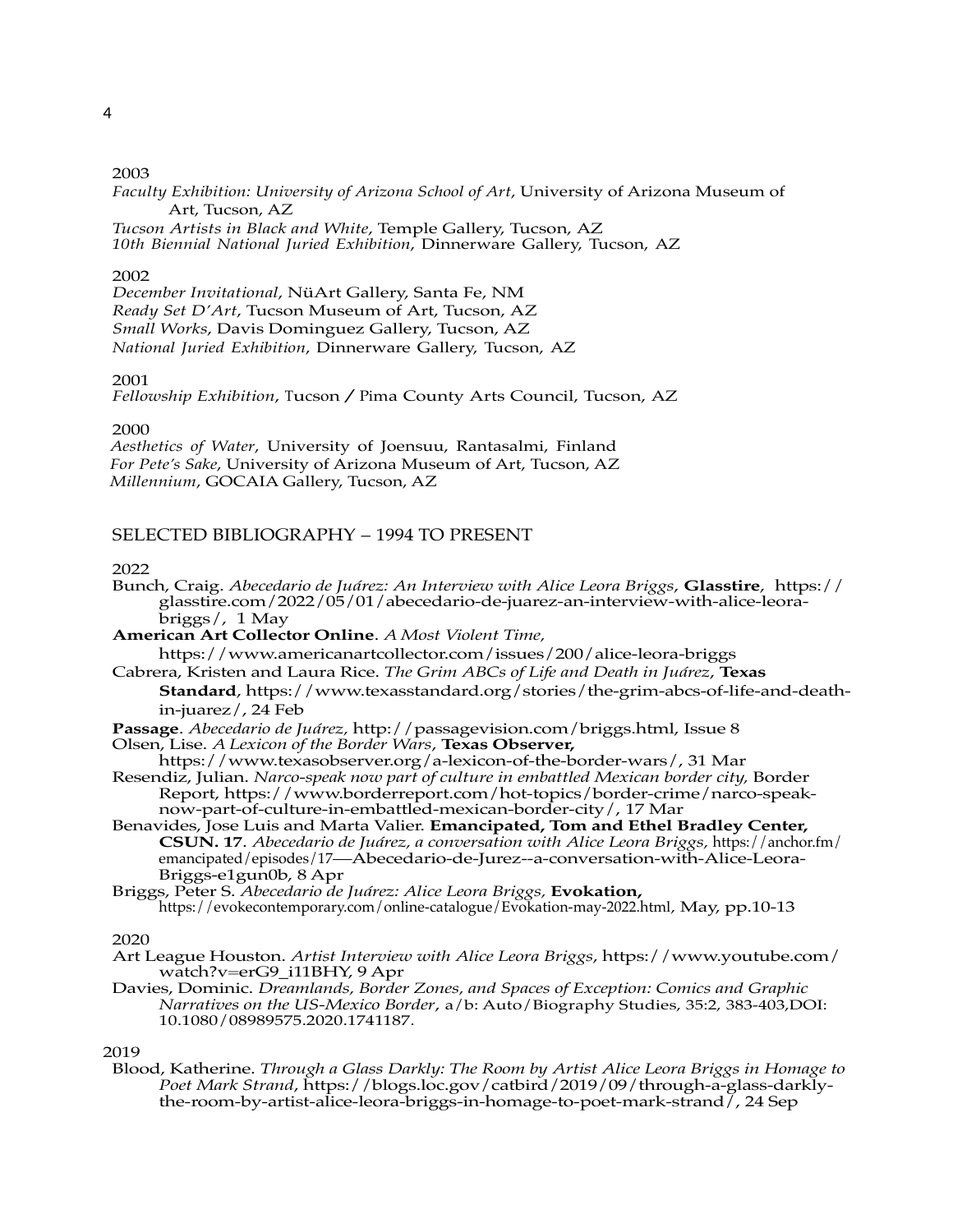Hegert, Natalie. *Alice Leora Briggs at LHUCA,* https://glasstire.com/2017/11/08/aliceleora-briggs-at-lhuca/*,* 8 Nov

### 2016

- Smith, Mark Lesly and Brimberry, Katherine. **Flatbed at 25,** University of Texas Press Blood, Liz. *Narco Slang: Alice Leora Briggs and her Abecedario de Juárez*, **Tulsa Voice,**
- http://www.thetulsavoice.com/July-B-2016/Narco-slang/, July B Writer, Robert. *Artist who worked in Juarez wants to hear what Francis says*
	- **Star Telegram**, http://www.star-telegram.com/news/nation- world/world/ article60716291.html, 1 6 Feb

### 2015

- Del Barco, Mandalit, *At an Asylum in Juarez 'We Believe in Hope',* **NPR: Weekend Edition Sunday**, http://www.npr.org/2015/07/05/420196929/at-anasylum-in-juarez- mexico-we-believe-in-hope, 5 July
- Frank, Peter. *Haiku Reviews: Art 2014 Roundup III,* **Huffington Post,** 9 Jan 2015:
- Schwaiger, Seth Orion, *Alice Leora Briggs: The Room,* The Working State Gallery at Flatbed Press*,* **Austin Chronicle**, 4 Sep
- Knox, Gordon. **Between Earth and Sky: Contemporary Art from the American Southwest**, Arizona State University Art Museum, Tempe, AZ

2014

- O'Hern, John. *Alice Leora Briggs: ASYLUM,* **American Art Collector**, Oct, issue 108
- Ceci, Veronica, *Alice Leora Briggs: Peering into Darkness,* **aether,** Fall/Winter (an Austinbased e-journal)
- Erickson, Kathrine and Varshay, Elan. **Asylum**, Evoke Contemporary, Santa Fe, NM http://www.evokecontemporary.com/catalogue\_AIiceLeoraBriggs-ASYLUM-2014.html
- Carlson, Jeffrey. *Scandalous, Then and Now: Graphic Works by Alice Leora Briggs,* **Fine Art Connoisseur**, http://www.fineartconnoisseur.com/Scandalous-Then-Now-Graphic- Works-by-Alice-Leora-B/19837080, 4 Sep
- Schack, Todd. '*A failure of language': Achieving layers of meaning in graphic journalism*, **Sage**, https:// journals.sagepub.com/doi/10.1177/1464884913486022, 22 May

2013

- Herrera, Yuri, *Diana Hunter of Bus Drivers,* **This American Life**,
- http://www.thisamericanlife.org/diana-hunter-of-bus-drivers/, Oct 11 Wodrich, Heather. *Alice Leora Briggs Draws a Light in the Dark,*

**Arizona Public Media**, 30 Jan

- Regan, Margaret. *Heaven and Hell,* **Tucson Weekly,** 7 Mar
- Pulkka, Wesley. *Daring drawings from Juárez are painfully beautiful,* **Albuquerque Journal,** Albuquerque, NM, 10 Mar
- Wider, Susan. In *the Wake of Juarez: The Drawings of Alice Leora ,* **THE Magazine**, Santa Fe, NM, 27 Mar
- M.T. *The Fragility in Briggs's Work Reminds Us of the Preciousness of Life*, **Santa Fean Magazine**, June/July
- Vanesian, Kathleen. "*Bipolar" at Mesa Contemporary Arts: An Artistic Marriage in Psychiatric Hell, Phoenix New Times,* <sup>19</sup> Jul*,* http://blogs.phoenixnewtimes.com/ jackalope/2013/07/bipolar\_mesa\_contemporary\_a rts\_review.php
- Silva, Elda. *Artist's work bears witness to drug violence on the border,* **San Antonio Express-News**, 5 Nov

2012

Briggs, Peter S. **Just Not Yet***,* Landmark Arts, School of Art, Texas Tech University, Lubbock, TX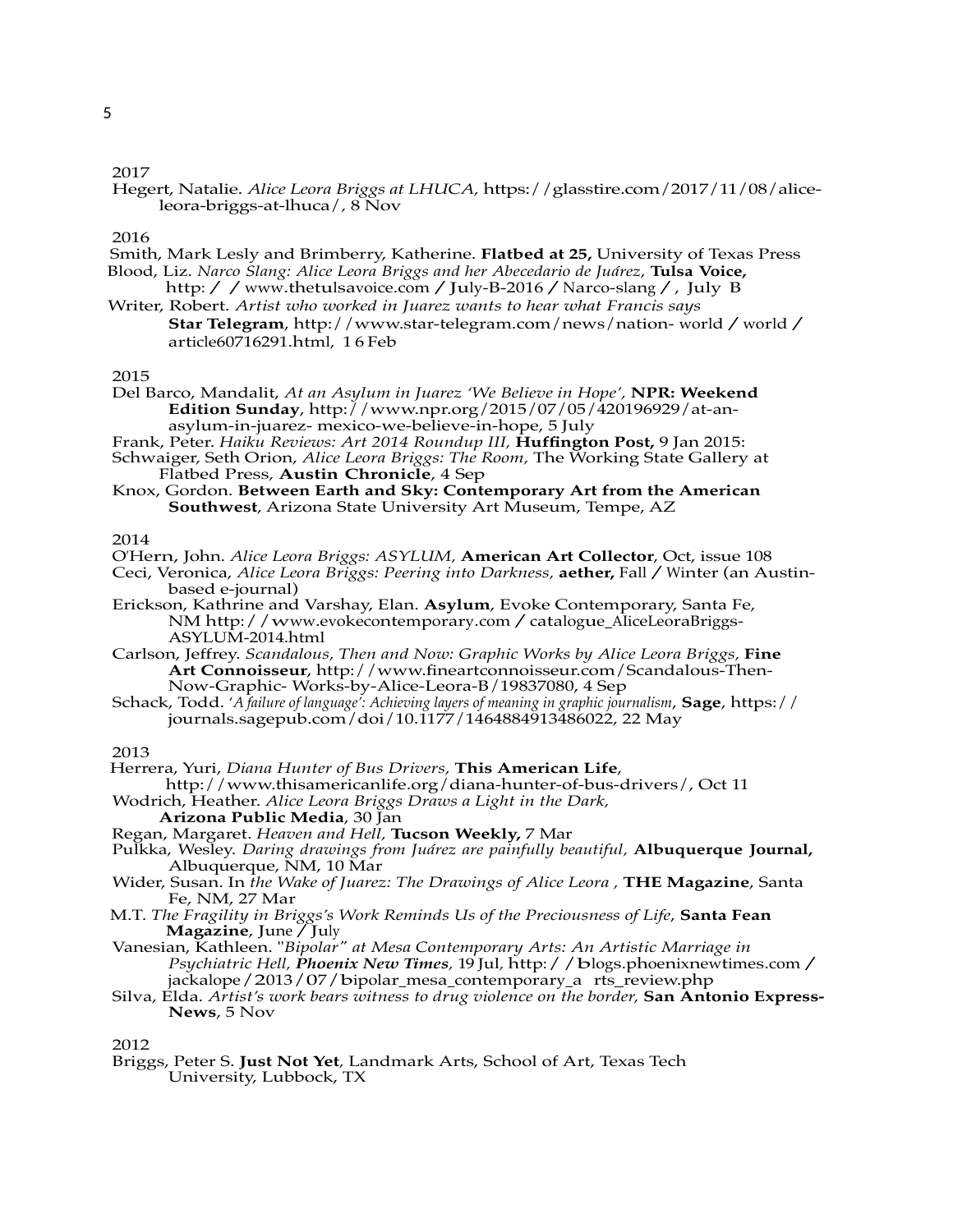- Abbott, Scott. Dreamland, *A Collaboration between an Author, an Artist, and a Book Designer,* **Bloomsbury Review**, Summer 2010 and goaliesanxiety.blogspot.com, 18 Nov
- Stunda, Hilary. *Interview with artist Alice Leora Briggs*, 19 Nov, **Adobeairstream**, www.adobeairstream.com/author/hstunda;
- Anderson Ranch. *In Residence: Alice Leora Briggs*,
- www.andersonranch.org/blog/2010/11/22/in-
- Sweeten-Shults, Lana. *Briggs looks to violence of Juarez to make her mark*, **Times Record News**, Wichita Falls, TX, 15 Jan
- McKenna, Alix. *Alice Leora Briggs: Art from Juarez,* **California Literary Review***,* 3 Jun, calitreview.com/9246
- Pullen, Doug. *Pictures from Hell,* **El Paso Times***,* <sup>3</sup> Apr, ww.elpasotimes.com/living/ ci\_14815796
- Regan, Margaret, *Beyond the Atrocities*, **Tucson Weekly**, 23 Sep
- McGee, David. **The Bluegrass Special**, *The Carnage in Juarez and the Deadly Silence of It All*, thebluegrassspecial.com / archive / 2010 / july10 / indexjuly10.html

#### 2009

- Regan, Margaret. *Being Human*, **Tucson Weekly**, 5 Mar
- Mari, Jean-Paul*, Jours-tranquilles-a-Patagonia*, **XXI: L'information Grand Format**, 5 (Hiver 2009)
- Melia, Mike. *An Unflinching Look at Violence in Juarez PBS Newshour*: **Arts Beat** (20 Aug), www.pbs.org/newshour/art/blog/2009/08/an-unflinching-look-atviolence-in- jaurez.html
- *Images of Mexico's drug cartel war by Alice Leora Briggs*, Milton Prior Institut, Dusseldorf, www.meltonpriorinstitut.org/pages/textarchive.php5? view=text&ID=84&language= English
- **Hearing Voices**. *Juárez: Killing Is Fun*, hearingvoices.com/news/webworks/juarezkilling-is- fun/
- Hammond, Harmony. *Suffering and Sanctuary*, **The Albuquerque Journal**, Santa Fe North, 25 Sep: S6
- Finney, Tiana. *Days of Ole*, **Santa Fe Reporter**, 2-8 September 2009:45
- Rafferty, Rebecca. *'The Curious, the Ignorant, and the Idle,' The Texture of Tragedy*, **Rochester City Newspaper**, 22 Apr
- Sasse, Julie. **Translations**, Etherton Gallery, Tucson, AZ
- Sasse, Julie. **Trouble in Paradise**, Tucson Museum of Art
- *Alice Leora Briggs' Etchings*, **Juxtapoz** (Aug 30)

Davis, Kathryn M. Critical Reflections, *Alice Leora Briggs: Redoubt*, **THE magazine**, 1 Oct

#### 2008

- Morris, Ashleigh. *Top Talent*, **Santa Fean**, Jun-Jul 2008, 36(3):56-67
- Walker, Hollis. *Anatomy of Grey. Alice Leora Briggs Finds Truth in the Areas between Black and White*, **Albuquerque Journal**, 4 Jan
- Mari, Jean-Paul. *Dessins Ameriques: Dreamland*, **Grands Reporters**, www.grands-reporters.com

#### 2007

- Carver, Jon. *Art Previews*, **Santa Fean**, Dec 2007-Jan 2008, 35(10):64
- Breuer, Karin. **The Diane and Sandy Besser Collection**, Fine Arts Museums of San Francisco, CA
- Taylor, Stephanie L. **Art 5, Five State Regional Exhibition**, Andy Warhol Foundation and New Mexico State University, Las Cruces, NM
- van der Aa, Roy. *Regional Invitational Exhibit is Ambitious, Yet Accessible*, **The Ink** (Las Cruces, NM), Sep
- Touchon, Ouida. *Art 5, NMSU Gallery's Regional Art Exhibition*, **Las Cruces Bulletin**, 17 Aug
- Sasse, Julie. **An Eclectic Eye: Selections from the Dan Leach Collection**, Tucson Museum of Art, Tucson, AZ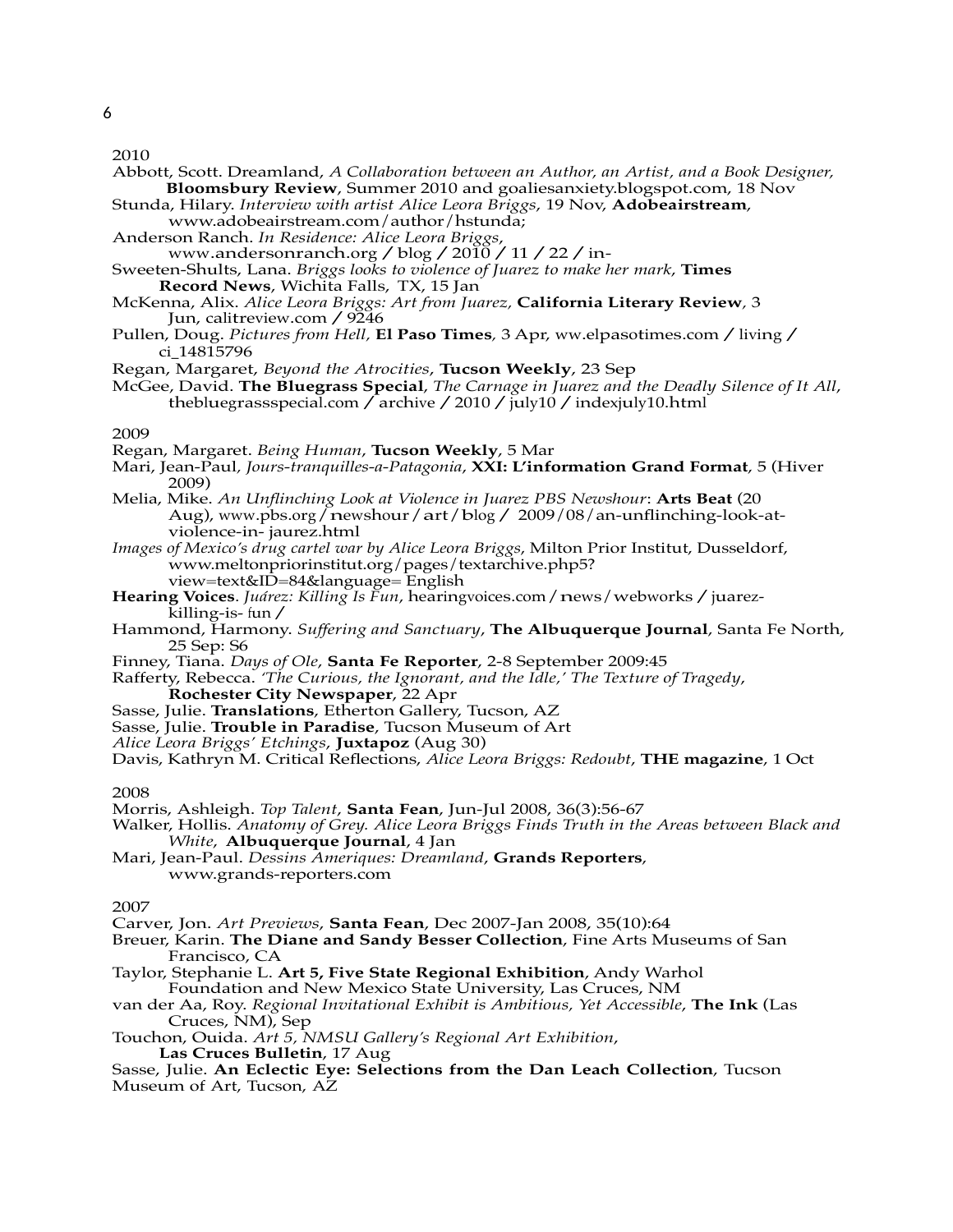Bowden, Charles. **Deadly Sins/Measured Virtues**, Nora Eccles Harrison Museum of Art, Utah State University, Armitage, Diane. *Alice Leora Briggs: Cut and Burn*, **THE Magazine** (Santa Fe,

NM) Sep 2006

Pulkka, Wesley. *Exhibitions show diversity in style*, **The Albuquerque Journal**, 9 Jul Pulkka, Wesley. *Collectors help lesser-known artists*, *The Albuquerque Journal*, 14 May Regan, Margaret. *Ambiguous Narratives*, **Tucson Weekly**, 17 Mar

- Hopper, Kippra D**. Stories of Women in Print**, Landmark Arts, Texas Tech University School of Art,
- Besser, Sanford. **Tomorrow's Drawing Today**, The Arts Center, St. Petersburg, FL Bennett, Lennie. **St. Petersburg Times** (St. Petersburg, FL), 24 Sep
- Pulkka, Wesley. *The Congenital Collector*, **Santa Fe TREND Magazine**, Fall 2006-Winter 2007, 7(2):64-75

#### 2005

Cortez, Constance. **Not Dead Yet: Persistence of the Figure in Contemporary Art**, Landmark Arts, Texas Tech University School of Art, Lubbock, Texas

Hawkins, Margaret. *Briggs drawings conjure wince-upon-a-time medicine*, **Chicago Sun Times**, 23 Dec

### 2004

Regan, Margaret. *Purgatorio*, **Tucson Weekly**, 17 Mar

Lee, Sang Mi. **Arizona Illustrated**. KUAT-TV, Tucson, 12 Mar

#### 2003

Sasse, Julie. *Inflections of Illusion: Alice Briggs*, **Shade Magazine** (Phoenix, AZ), Apr-May Regan, Margaret. *Color Barrier*, **Tucson Weekly**, 15 May

Lee, Sang Mi. **Arizona Illustrated**. KUAT TV, Tucson, 22 May

Randall, Teri Thomson. *Gallerywise, Nüart Gallery*, **Pasatiempo, The Santa Fe New Mexican**, 23 May

#### 2002

Portwood, Pamela. *Small Wonders*, **Tucson Weekly**, 20 Jun **Panache Magazine** (Rapid City, SD), 7- 20 Feb

2001

Villani, John C. *Tucson art scene matures as it grows*, The Arizona Republic, 31 Jan Regan, Margaret. *Industrial Strength*, **Tucson Weekly**, 8 Mar

### 2000

Albritton, Ann. *Cleveland: There but for the Grace of…Temporary Shelters*, **Sculpture Magazine**, May, 19(4):75

1999

Regan, Margaret. *Contemporary Collection*, **Tucson Weekly**, 27 May Portwood, Pamela. *Biennial Sculpts Focus*, **The Arizona Daily Star** (Tucson), 21 May Buckmaster, William. **Arizona Illustrated**, KUAT-TV, Tucson, May

### 1998

McIntire, Frank. *'Continuous Inspection' Is Art Worth Diving Into*, **The Salt Lake Tribune**, 4 Feb

**Salt Lake City Arts Council Newsletter**, Summer

McIntire, Frank*. 'Ransacked Tombs' Place Art in a Clear Well-lighted Place*, **The Salt Lake Tribune**, 25 Aug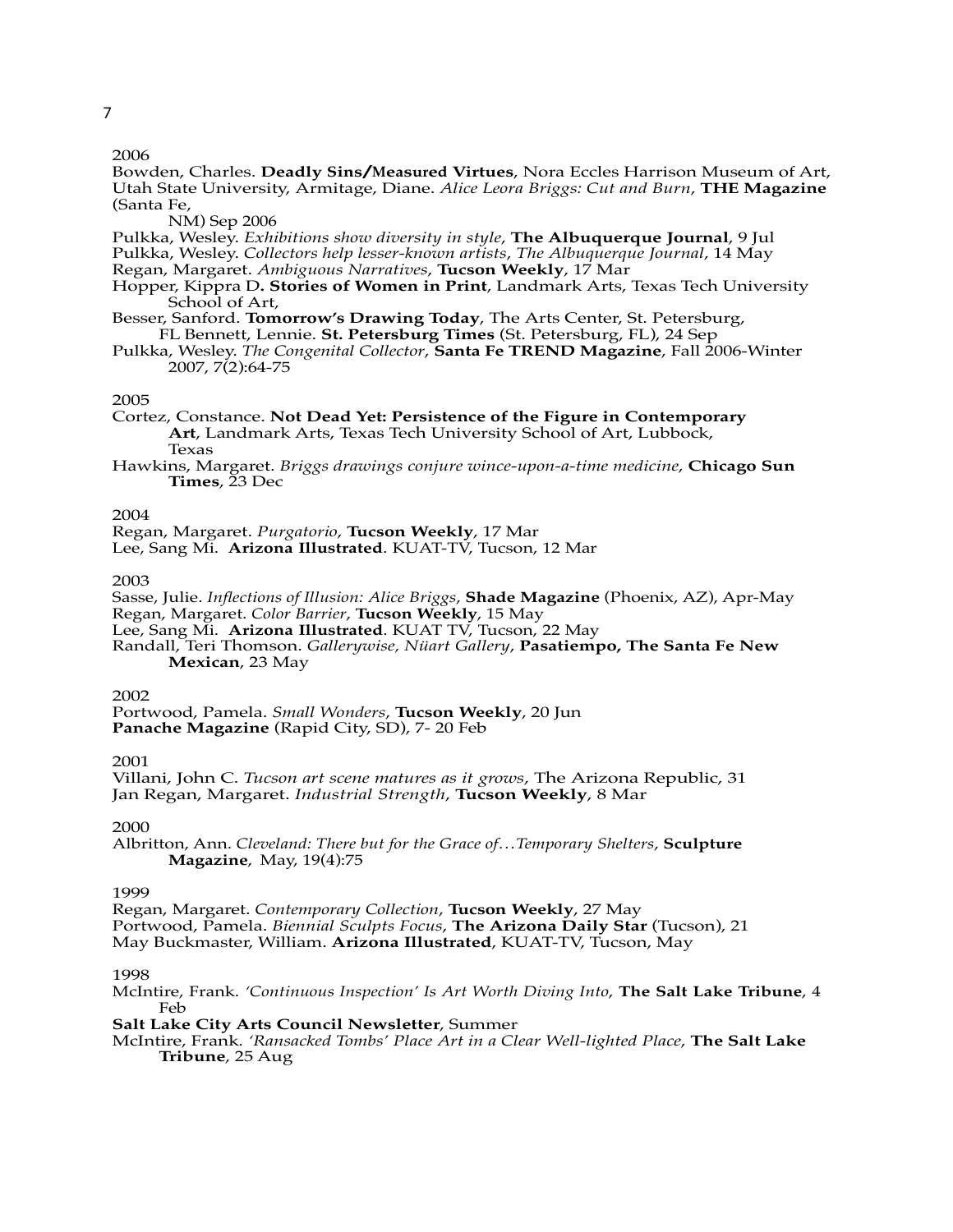1994

- McIntire, Frank. *Refreshing, questioning, provocative art work at center*, **The Salt Lake Tribune**, 10 Apr
- **Palos Regional News** (Palos Heights, IL), 3 Nov

O'Leary, Dennis. **A View of Eight,** Utah Arts Council and Salt Lake City Art Center, Salt Lake City, UT

# PUBLICATIONS (AUTHOR AND/OR ARTIST)

# 2022

**Abecedario de Juárez: An Illustrated Lexicon**, co-authored with Julián Cardona; University of Texas Press, Austin, TX

2021

*Over the Line*. in **America's Most Alarming Writer: Essays on the Life and Work of Charles Bowden**, edited by Bill Broyles and Bruce J. Dinges, New York, USA: University of Texas Press, 2021, pp. 157-164.

#### 2019

*Abecedario de Juárez.* **Journal of Latino/Latin American Studies** 1 Jan; 10 (1): 118–127. https://doi.org/10.7560/319901-027

#### 2016

**The Room,** Alice Leora Briggs and Mark Strand, a suite of 12 woodcuts, edition 24, editions 1-14 are housed in hand-made boxes created by Cloverleaf Studio (Austin), accompanied by title page, poem broadsheet and colophon signed by Briggs and Strand, co-published with Flatbed Press (Austin)

#### 2012

**Piecrust Magazine**, Etiquette issue, Fall and Winter 2012, volume 2, issue 3, St, Louis, MO **Paddlefish 2012**, number 6, Mount Marty College, Yankton, SD

### 2010

**Dreamland: The Way Out of Juarez**, Charles Bowden and Alice Leora Briggs, (illuminated manuscript  $\ell$  police blotter, approximately 150 images) University of Texas Press, Austin, TX

**Paddlefish 2010,** number 4, Mount Marty College, Yankton, SD

#### 2009

**Killing Is Fun**, Charles Bowden and Alice Leora Briggs, broadside, hand-set and illustrated, edition of 126, published by Ken Sanders Rare Books and Scrub Oak Press, Salt Lake City, UT

### 2000

**Aesthetics of Water**, print portfolio, edition 22, 20 artists in conjunction with Aesthetics of Water: The Fourth International Conference on Environmental Aesthetics, University of Joensuu, Rantasalmi, Finland

### 1992

**The Essence of Beeing**, hand-set and illustrated, 200 copies, written by Michael Lenehan, designed RobertMcCamant, initial caps by Albert Richardson, Alice Leora Briggs illustrated the book and hand-set most of the text in lead movable type, published by Sherwin Beach Press, Chicago, IL

### 1992-4

More than forty-five reviews of art exhibitions and seven features stories on the visual arts published in **The Salt Lake Tribune**

**Chicago Reader**, 11 Nov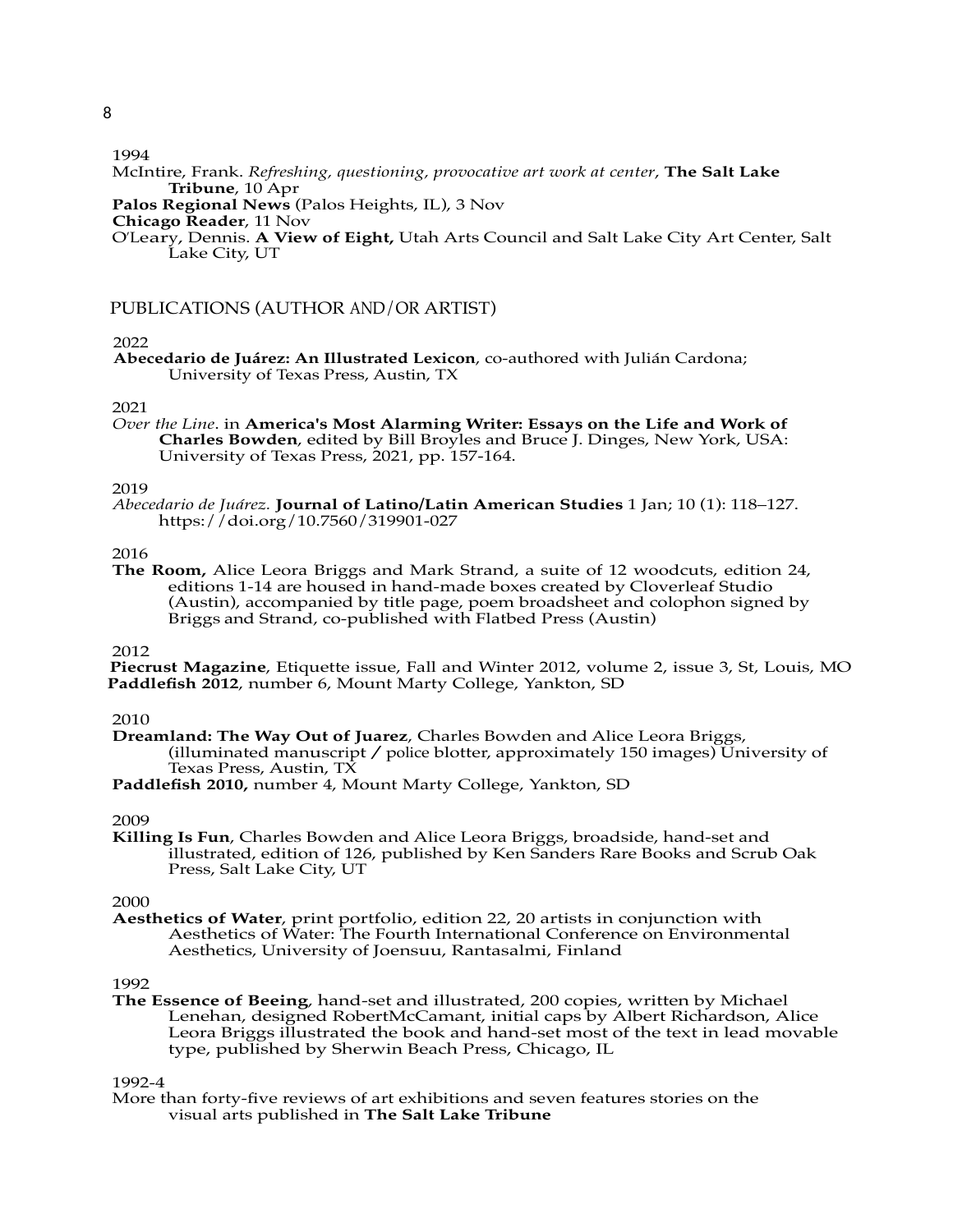**Dear Mr. Kappus: The Eighth Letter**, hand-set, hand-bound, edition of 25 with suite of six intaglio prints

# SELECTED GRANTS, FELLOWSHIPS, AWARDS, RELATED PROFESSIONAL ACTIVITIES – 1994 TO PRESENT

### 2020

John Simon Guggenheim Memorial Foundation Fellowship

### 2016-17

Tulsa Artist Fellowship, George Kaiser Family Foundation, residency: 4 Jan – 28 Dec

### 2015

Dorothea Lange – Paul Taylor Prize, Honorable Mention**,** Alice Leora Briggs and Julián Cardona for "Abecedario de Juárez," which combines a glossary, interview-based narratives, and drawings to create "an unhinged graphic dictionary of the language of violence" in Juárez, Mexico

### 2014

Guest Speaker, 22nd Annual Latin American Studies Symposium at Birmingham Southern College, Birmingham, AL

Guest Speaker, University of Texas at Arlington, TX

#### 2013

Visiting Artist, Distinguished Lecture Series, University of New Mexico Art Museum, Albuquerque, NM

- Visiting Artist, Southwest School of Art, San Antonio, TX
- Artist Resident, Casa Chuck, San Antonio, TX

Featured Artist, *This American Life* website,

#### 2011

Fulbright Scholar, Academy of Fine Arts and Design, Bratislava, Slovakia Southwest Book Award, The Border Regional Library Association

#### 2010

Artist in Residence (sponsored by Joan Mitchell Foundation), Anderson Ranch Arts Center, Snowmass, CO Featured Speaker, Texas Book Festival, Austin, TX (**Dreamland: The Way Out of Juarez**), Grant, Larry E. Elsner Art Foundation Guest Lecturer, El Paso Museum of Art, El Paso, TX Visiting Artist, Midwestern State University, Wichita Falls, TX

#### 2009

Visiting Artist, Monroe Community College, Rochester. NY Visiting Artist, New Mexico State University, Las Cruces, NM Visiting Artist, University of Texas, El Paso. TX Visiting Artist, Cochise College, Sierra Vista, AZ Visiting Artist, Tucson Artists Consortium, Tucson, AZ

### 2008

Artist-in-Residence, Border Arts Residency, La Union, NM (Aug 2008-May 2009) Visiting Artist, Cochise College, Sierra Vista, AZ Dallas Museum of Art's Otis and Virginia Davis Dozier Travel Award (Poland) Texas Prize, Wichita Falls Museum of Art, Wichita Falls, TX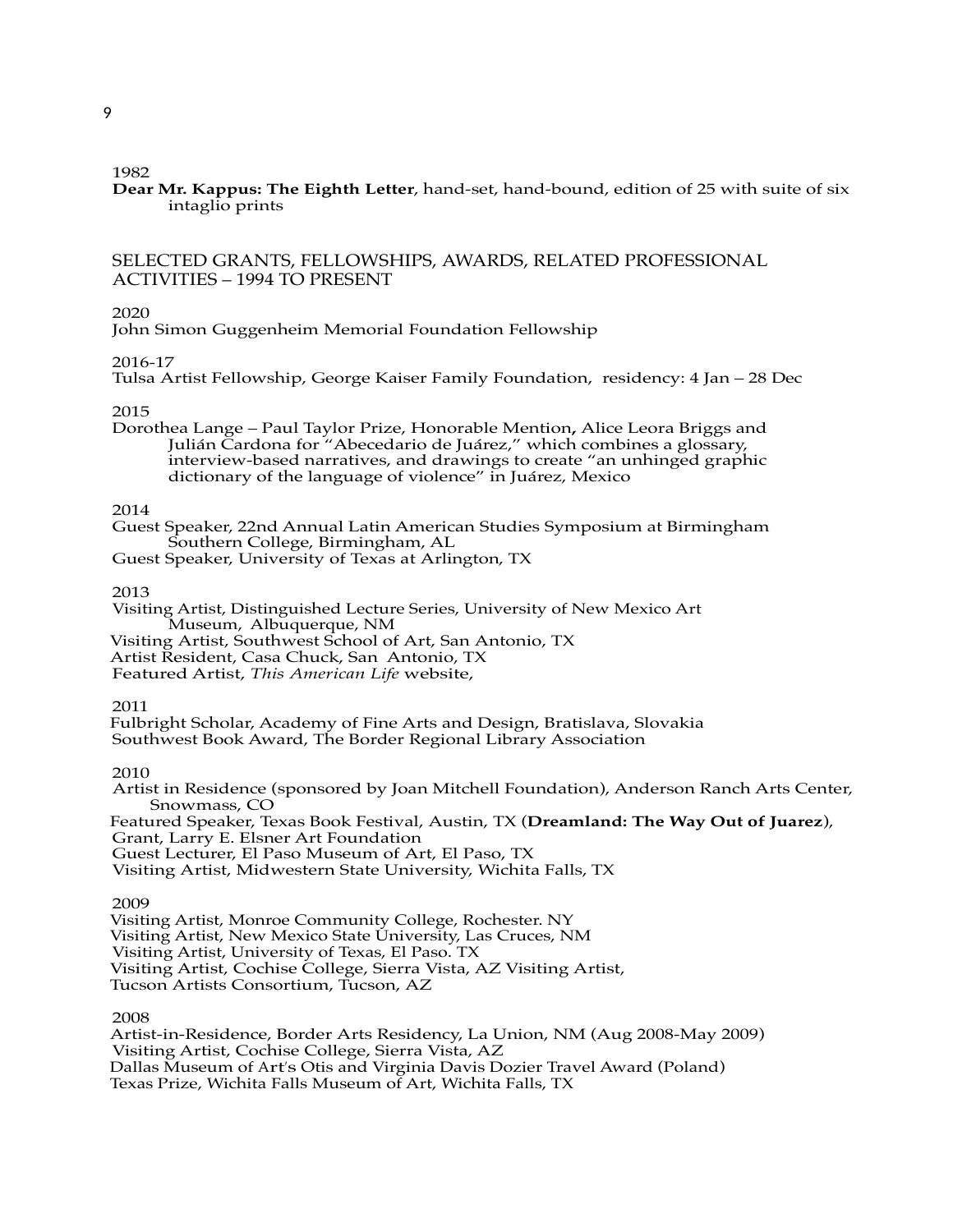Jentel Foundation artist-in-residence, Banner, WY

Serie Workshop artist-in residence, Austin, TX

Drawing Center, New York, NY, Viewing Program, on-line portfolio in curated artist registry Visiting Artist, Department of Art, Cochise College, Sierra Vista, AZ

### 2006

Visiting Artist, Caine School of Fine Arts and Nora Eccles Harrison Museum of Art, Utah State University, Logan, UT

# 2005

Visiting Artist, School of Art, Texas Tech University, Lubbock, TX

Seventh Avenue Streetscape, Phoenix Office of Arts and Culture, public art project, Phoenix, AZ

Visiting Artist, Department of Art, Cochise College, Sierra Vista, AZ

Visiting Artist, School of Art, University of AZ, Tucson, AZ

### 2004

Artists Project Grant, Arizona Commission on the Arts, Phoenix,AZ

Visiting Artist, Cochise College, Sierra Vista, AZ

Visiting Artist, School of Art, University of Arizona, Tucson, AZ

### 2003

Arizona Artist Materials Fund Grant, Contemporary Forum and Cummings Endowment Fund, Phoenix Art Museum

Juror, Student Art Exhibition 2003, Pima Community College, Tucson, AZ

# 2002

Grant, International Exchange (for exhibition in Slovak Republic), Tucson Pima Arts Council

### 2001

Grant, Larry E. Elsner Foundation (for production of a sculptural work) Visual Artist Fellowship, Tucson Pima Arts Council, Tucson, AZ Lecture, Tucson Museum of Art in conjunction with Industry of Memory Lecture and Panel Discussion, Contemporary Arts Society, Tucson, AZ

# 1999

George McCullough Cash Award, Arizona Biennial '99, Tucson Museum of Art, Tucson, AZ

1998

Grant, Marie Eccles Caine Foundation, for city-wide children's summer art program

# 1997

Grant, Marie Eccles Caine Foundation, for city-wide children's summer art program

# 1996

Individual Artist's Grant, Utah Arts Council

### 1995

Merit award, Central Wyoming College Annual Art Exhibition, Robert A. Peck Arts Center, WY

### 1994

Visual Artist Fellowship, Utah Arts Council, Salt Lake City, UT

Juror and Guest Lecturer, Utah Intercollegiate Exhibition, Gittens Gallery, University of Utah, Salt Lake City

Visiting Artist, St. Xavier University, Chicago, IL

Visiting Artist, Idaho State University, ID